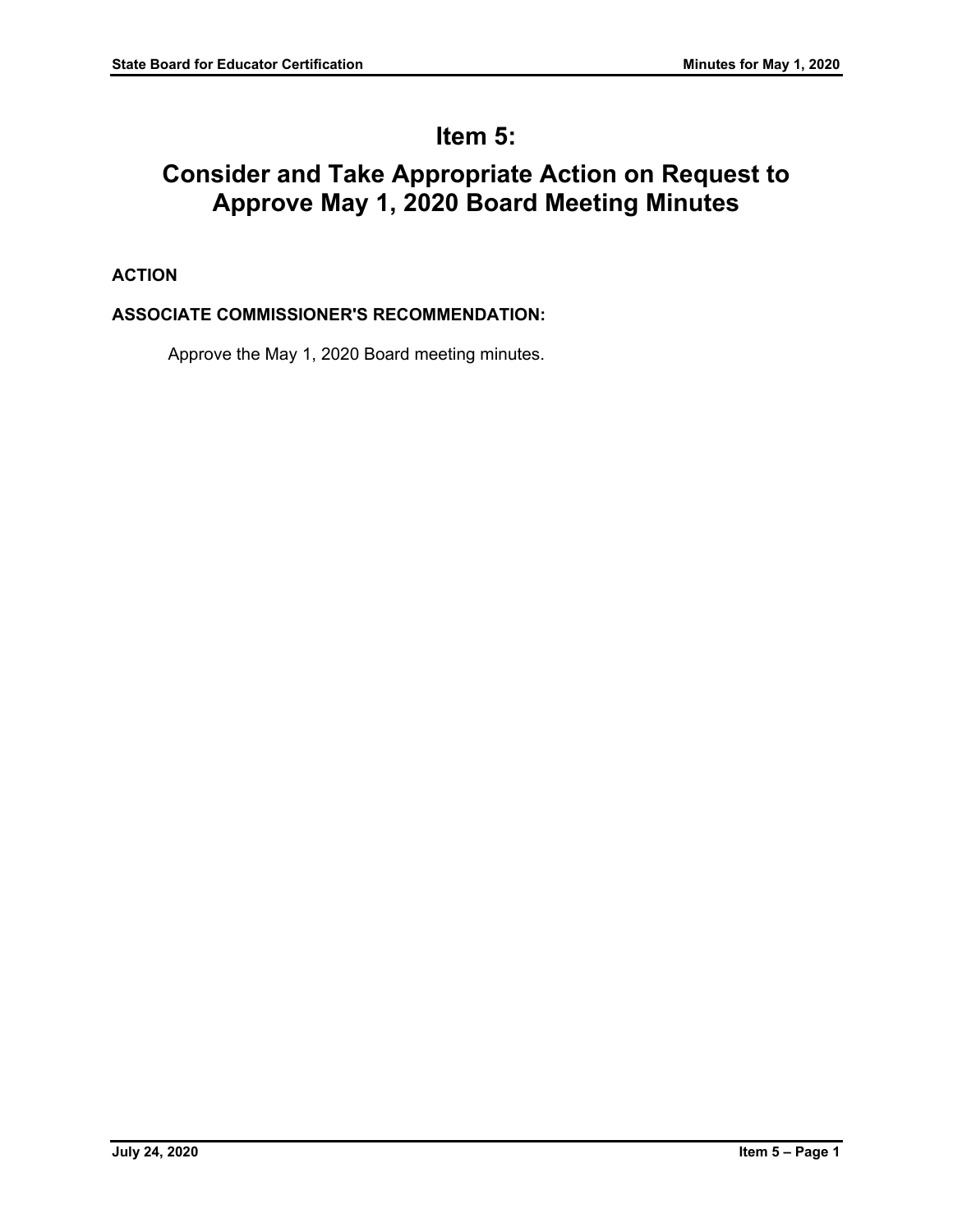# **STATE BOARD FOR EDUCATOR CERTIFICATION MEETING AGENDA**

# **MAY 1, 2020 AT 8:30 AM**

**VIRTUAL MEETING (LIVESTREAM ON [ADMINMONITOR.COM\)](http://www.adminmonitor.com/tx/tea/)**

**The Board will meet virtually and after determining the presence of a quorum, deliberate and possibly take formal action, including emergency action, on any of the following agenda items:**

**Information regarding registering for public comment can be found at: [https://tea.texas.gov/about-tea/leadership/state-board-for-educator-certification/sbec](https://nam10.safelinks.protection.outlook.com/?url=https%3A%2F%2Ftea.texas.gov%2Fabout-tea%2Fleadership%2Fstate-board-for-educator-certification%2Fsbec-meetings&data=02%7C01%7CKatelin.Allen%40tea.texas.gov%7C33f09bed51314321053e08d7e6d36cb5%7C65d6b3c3723648189613248dbd713a6f%7C0%7C0%7C637231668044732631&sdata=p8LIEPR4IIZEJnEdirrTXTHGHIbtX2MWtvumJv7Tzho%3D&reserved=0)[meetings](https://nam10.safelinks.protection.outlook.com/?url=https%3A%2F%2Ftea.texas.gov%2Fabout-tea%2Fleadership%2Fstate-board-for-educator-certification%2Fsbec-meetings&data=02%7C01%7CKatelin.Allen%40tea.texas.gov%7C33f09bed51314321053e08d7e6d36cb5%7C65d6b3c3723648189613248dbd713a6f%7C0%7C0%7C637231668044732631&sdata=p8LIEPR4IIZEJnEdirrTXTHGHIbtX2MWtvumJv7Tzho%3D&reserved=0)**

# **Pledge of Allegiance**

#### **1. Call to Order**

The State Board for Educator Certification (SBEC) convened its virtual meeting at 8:31 AM on Friday, May 1, 2020 via Zoom Meetings.

Present: Ms. Laurie Bricker, Ms. Rohanna Brooks-Sykes, Dr. Arturo Cavazos, Mr. Tommy Coleman, Ms. Jill Druesedow, Dr. John Kelly, Dr. Andrew Lofters, Ms. Courtney MacDonald, Ms. Shareefah Mason, Ms. Sandie Mullins, Ms. Kelvey Oeser, Mr. Jose Rodriguez, and Dr. Laurie Turner.

Absent: Dr. Edward Hill and Mr. Carlos Villagrana.

# **2. Associate Commissioner's Comments Regarding the SBEC Agenda**

Associate Commissioner Ryan Franklin welcomed and thanked the Board for participating in the meeting via a virtual setting. Mr. Franklin thanked the staff at the Texas Education Agency (TEA) for pivoting to teleworking quickly and efficiently to support educators across the state.

#### **3. Public Comment**

*The Board shall allocate up to thirty (30) minutes at the beginning of each regularly scheduled meeting of the full Board for public comment on non-agenda and consent agenda items. In accordance with SBEC Board Operating Policies and Procedures, late registration for providing oral or written comment will be accepted up to 30 minutes prior to the beginning of the Board meeting.*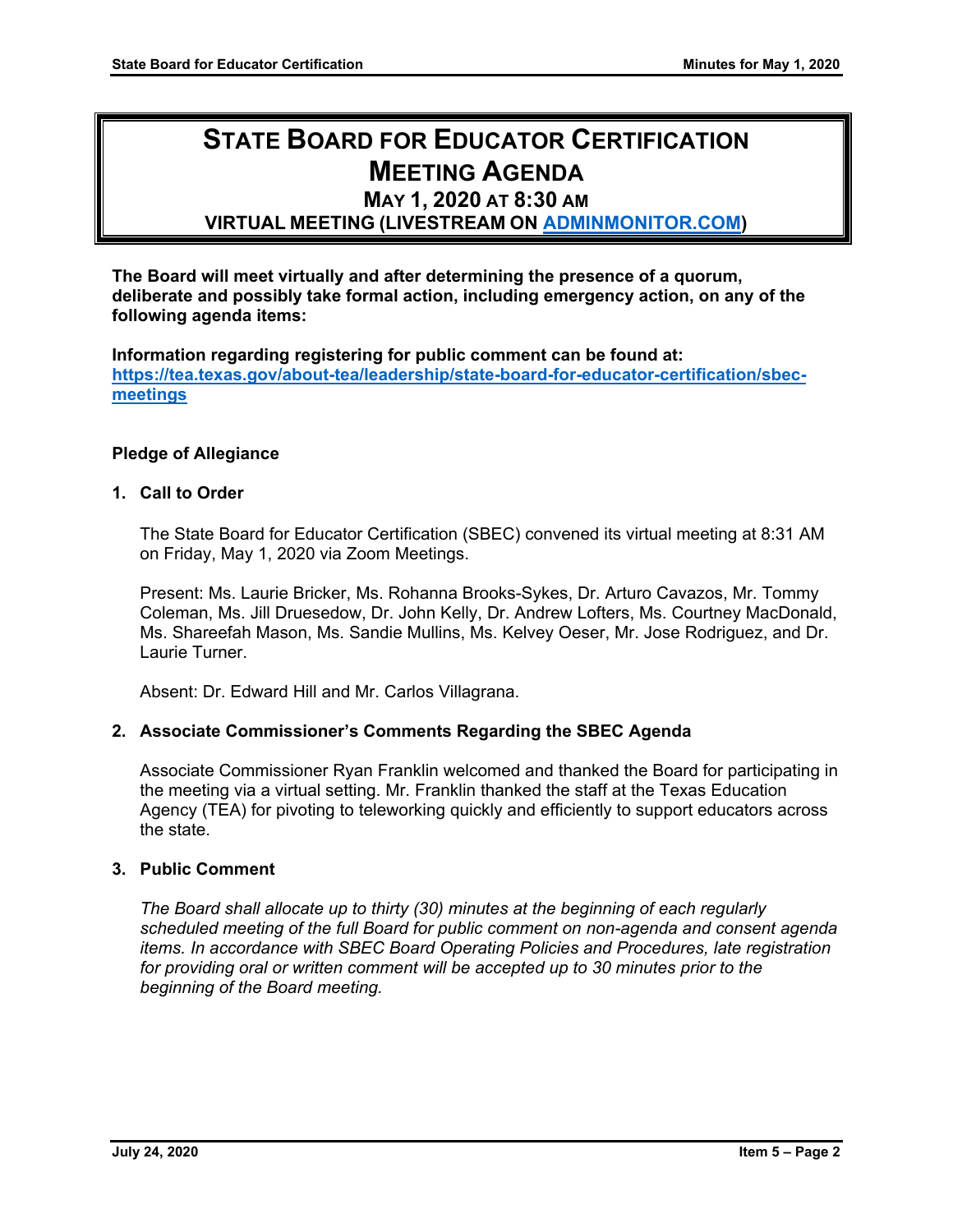# **CONSENT AGENDA**

### **4. Consider and Take Appropriate Action on Request to Approve February 21, 2020 Board Meeting Minutes**

The February 21, 2020 meeting minutes were approved.

# **DISCUSSION AND ACTION**

### **5. Update on the Coronavirus (COVID-19) Disaster Declaration and SBEC-Related Implications**

Mr. Franklin presented this item to the Board. Mr. Franklin explained the measures taken by TEA to coordinate the flow of information regarding the Coronavirus (COVID-19) Disaster Declaration to impacted educator certification candidates, educator preparation programs (EPPs), and school districts. Mr. Franklin highlighted the frequent communication TEA staff has had with those in the field to address problems and provide guidance during a pandemic-affected climate.

Mr. Franklin summarized Governor Abbott's waivers regarding educator preparation, which allow for reduced hours and non-traditional or virtual instruction for clinical teaching, internship, and field-based experience requirements for the spring or summer of 2020. Mr. Franklin explained that the Governor's waiver also created the possibility for additional candidates to receive a one-year probationary certificate.

Dr. Turner asked if a second wave of COVID-19 arrives in November, will these new rules apply to candidates in the middle of the 2020–2021 academic year. Mr. Franklin explained TEA staff is currently working on scenario planning for the upcoming school year to address these issues.

Ms. Oeser thanked public commenters and stressed that TEA's priorities are to support educators during this time through setting priorities with CARES Act funding, providing diagnostic resources, offering trainings to the field, and creating distance learning resources.

Public Comment was provided by: Beth Maloch Roxanne Schroeder-Arce

# **6. Consider and Take Appropriate Action on Adoption of Proposed Revisions to 19 TAC Chapter 232, General Certification Provisions**

Ms. Pogue and Mr. Rodriguez presented this item to the Board. Ms. Pogue explained the purpose of the proposal was to provide major clean-up and reorganization of the chapter for clarity and to implement recent legislation as a result of the 86th Texas Legislative Session. She pointed out the process and timeline with internal/external stakeholders. She noted the legislative changes regarding continuing professional education requirements related to mental health and substance abuse for educators; sexual abuse, human trafficking, and other maltreatment of children for superintendents; and the prohibition of student loan default for certification renewal. She explained that SBEC does not establish the training components for these mandatory trainings but provides for the compliance procedures for educator certificate renewal purposes.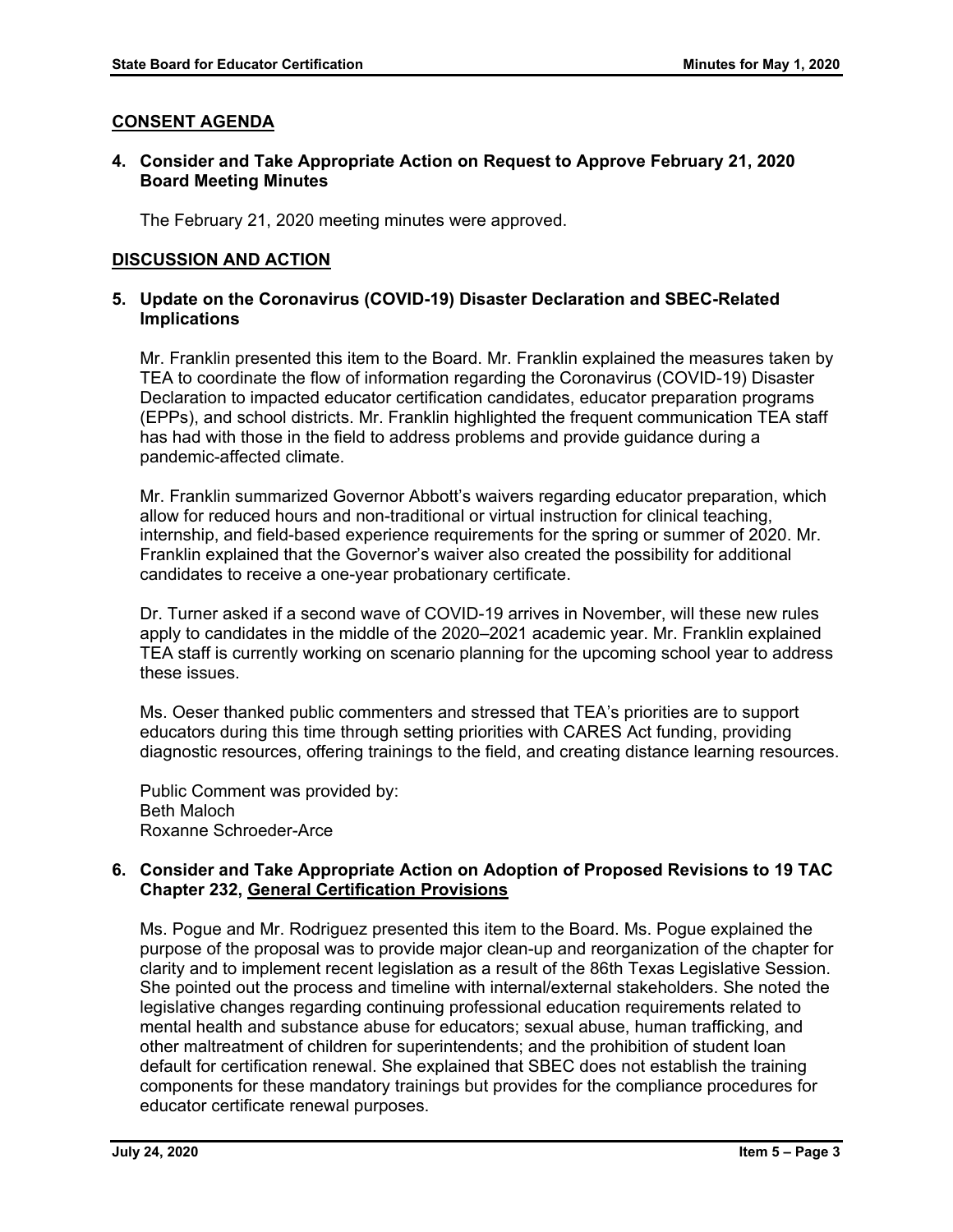Mr. Rodriguez explained that the purpose of the proposal was to update the chapter to reflect changes in the fingerprinting workflow. Mr. Rodriguez categorized the updates as changes to technology and/or process. As background, he explained that TEA/SBEC uses the fingerprint vendor selected by the Texas Department of Public Safety. Therefore, as necessary, TEA/SBEC made enhancements to its IT systems when the fingerprint vendor rolled-out new technology requiring updates.

Ms. Pogue stated that nineteen public comments were received during the public comment period and none of those were in opposition to the proposed rule text.

# **Motion and vote:**

*Motion was made by Ms. Brooks-Sykes to approve the proposed amendments to 19 TAC Chapter 232, General Certification Provisions, to be published as proposed in the Texas Register. Second was provided by Dr. Kelly and the Board voted unanimously in favor of the motion.*

# **7. Consider and Take Appropriate Action on Proposed Amendments to 19 TAC Chapter 227, Provisions for Educator Preparation Candidates, Subchapter A, Admission to Educator Preparation Programs**

Ms. McLoughlin and Dr. Olofson presented this item to the Board. Ms. McLoughlin explained that the proposed changes to 19 TAC Chapters 227, 228, 230, 233, and 235 were necessary to the implementation of replacement certification names for the implementation of the HB 3 Science of Teaching Reading requirement. She noted that the updated names for the certificates provided clarity to the field.

Dr. Olofson presented the proposed changes to 19 TAC Chapter 227. He explained that the amendments introduce the Science of Teaching Reading certificates into the Pre-Admission Content Test (PACT) chart. He also explained the additional updates to the Board, including the removal of the one-year expiration date for passing a PACT exam, and other technical cleanup.

# **Motion and vote:**

*Motion was made by Mr. Coleman to approve the proposed amendments to 19 TAC Chapter 227, Provisions for Educator Preparation Candidates, Subchapter A, Admission to Educator Preparation Programs, to be published as proposed in the Texas Register. Second was provided by Mr. Rodriguez and the Board voted unanimously in favor of the motion.*

#### **8. Consider and Take Appropriate Action on Proposed Amendments to 19 TAC Chapter 228, Requirements for Educator Preparation Programs**

Dr. Jones presented this item to the Board. Dr. Jones outlined the proposed major revisions to 19 TAC Chapter 228, specifically noting the three changes that had been made since the last SBEC meeting on February 21<sup>st</sup> that included the replacement certificates for the HB 3 impacted certificates that include science of teaching reading, curriculum revisions for teacher and principal certification classes that align to the board approved educator standards, and aligning the coursework and/or training for initial teacher certification to the board approved educator standards.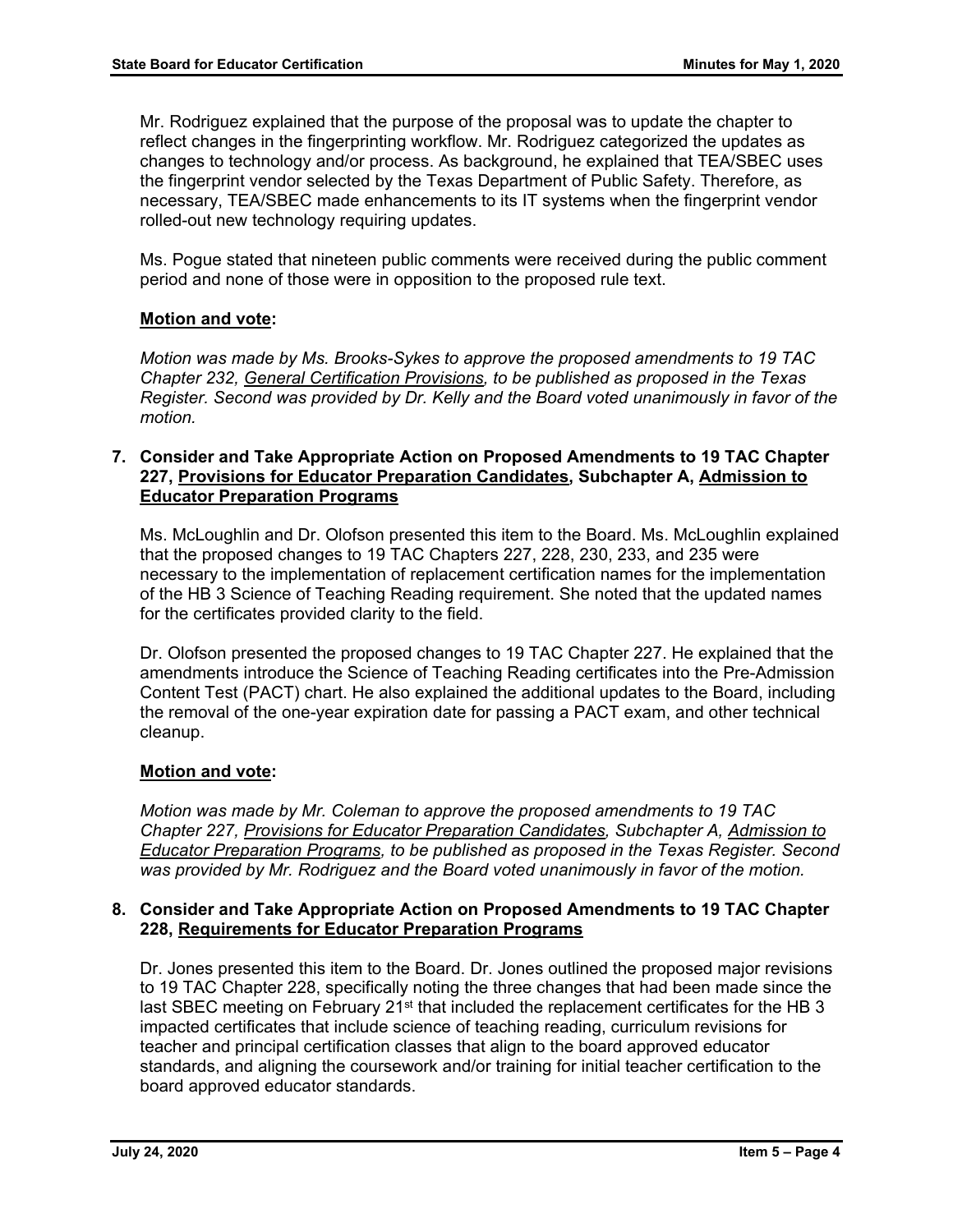Dr. Lofters asked if the EPPs would be sending documents to approve at the Texas Higher Education Coordinating Board regarding the replacement certificates. Dr. Jones indicated that the replacement certificates were replacing already approved certification areas and no additional approval was necessary.

# **Motion and vote:**

*Motion was made by Ms. Druesedow to approve the proposed amendments to 19 TAC Chapter 228, Requirements for Educator Preparation Programs, to be published as proposed in the Texas Register. Second was provided by Mr. Coleman and the Board voted unanimously in favor of the motion.*

#### **9. Consider and Take Appropriate Action on Proposed Amendment to 19 TAC Chapter 230, Professional Educator Preparation and Certification, Subchapter C, Assessment of Educators, §230.21, Educator Assessment**

Ms. McLoughlin presented this item to the Board. Ms. McLoughlin explained that the proposed changes to TAC Chapter 230 Subchapter C would updated the testing figure based on the House Bill 3 science of teaching reading requirement, adding the replacement certificate names for the impacted certificates and the associated certification exam requirements with operational dates to the figure. She also explained two additional proposed changes to the figure, the first to phase out the retired 183 Braille Texas examination and the second to update the test number for the Educational Diagnostician exam from 251 to 253 to align with test numbering conventions. Ms. McLoughlin explained that the second technical edit was made after publication, and therefore, the Board was being presented substitute rule text.

# **Motion and vote:**

*Motion was made by Ms. Mullins to approve the proposed amendment to 19 TAC Chapter 230, Professional Educator Preparation and Certification, Subchapter C, Assessment of Educators, §230.21, Educator Assessment, as presented, to be published as proposed in the Texas Register. Second was provided by Ms. Brooks-Sykes and the Board voted unanimously in favor of the motion.*

#### **10. Consider and Take Appropriate Action on Proposed Amendments to 19 TAC Chapter 233, Categories of Classroom Teaching Certificates**

Ms. Cook presented this item to the Board. She explained that Chapter 233 lists all of the classroom teaching certificates issued by the SBEC. Ms. Cook stated this item would add the following four replacement certificates (specific to the science of teaching reading) to this rule chapter: Core Subjects with Science of Teaching Reading: Early Childhood–Grade 6; Core Subjects with Science of Teaching Reading: Grades 4–8; English Language Arts and Reading with Science of Teaching Reading: Grades 4–8; and English Language Arts and Reading/Social Studies with Science of Teaching Reading: Grades 4–8. Ms. Cook explained that this item will ensure the successful implementation of House Bill 3 requirements by January 1, 2021. She highlighted the issuance deadlines for the four current certificate areas to be replaced by the STR-focused certificates. Ms. Cook also explained a technical edit to 233.1(e) that would align references to an initial standard certificate. There were no questions from the Board.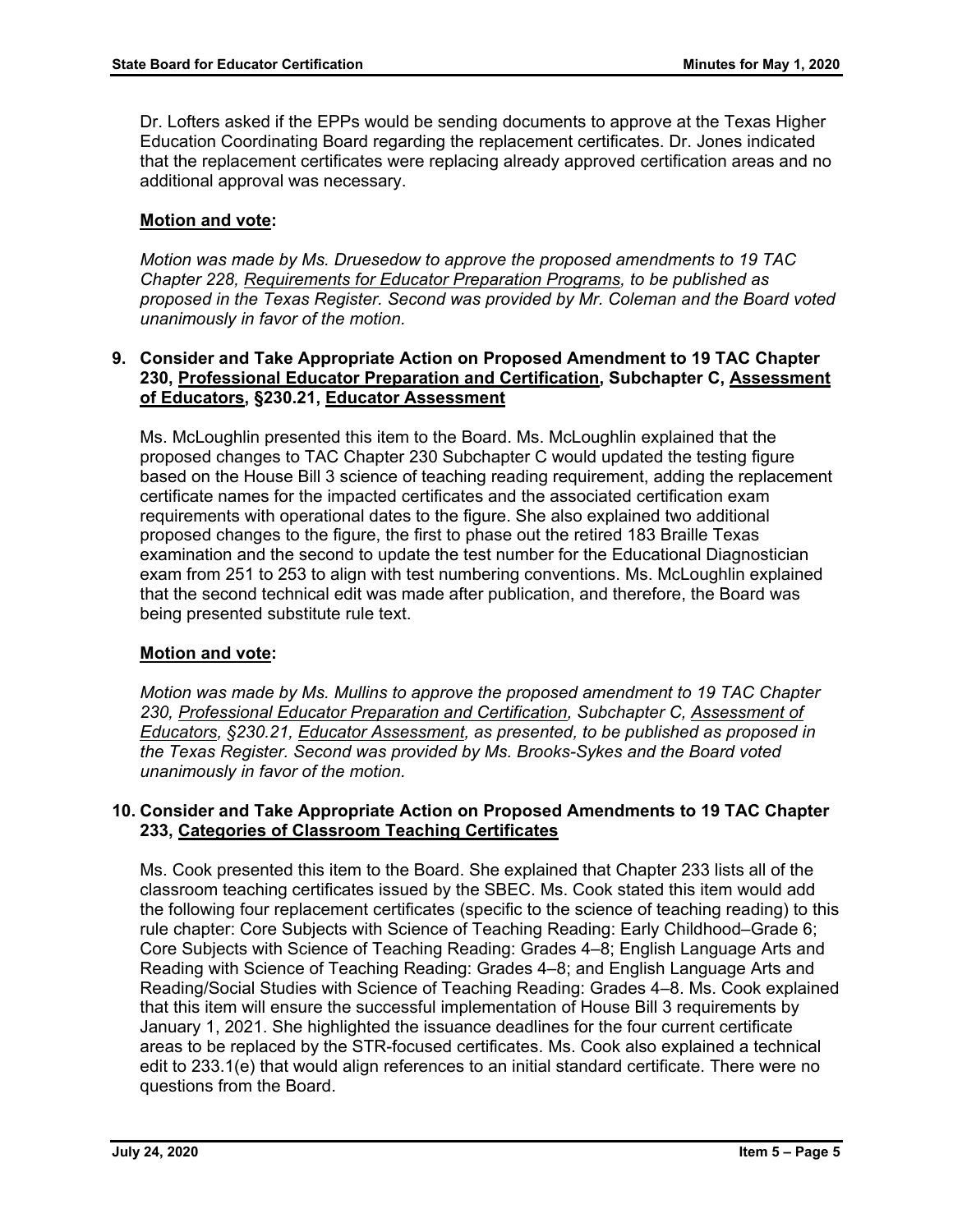# **Motion and vote:**

*Motion was made by Ms. Brooks-Sykes to approve the proposed amendments to 19 TAC Chapter 233, Categories of Classroom Teaching Certificates, to be published as proposed in the Texas Register. Second was provided by Ms. Druesedow and the Board voted unanimously in favor of the motion.*

### **11. Consider and Take Appropriate Action on Proposed Revisions to 19 TAC Chapter 235, Classroom Teacher Certification Standards**

Ms. McLoughlin presented this item to the Board. Ms. McLoughlin explained that proposed amendments to TAC Chapter 235 remain the same as presented at discussion outside of minor technical edits. Ms. McLoughlin explained that the proposed amendments would update the organization of the science of teaching reading standards based on the House Bill 3 mandate to ensure that they are applicable to educators who will teach students in Grades EC–6, add the Bilingual Spanish Standards, Special Education EC–6 and 6–12 Standards, and the DeafBlind EC–12 Standards into rule, and update rule text related to implementation dates.

Ms. McLoughlin shared that the item received extensive written public comment in support of the DeafBlind standards. She also reminded the board that the educator standards have been developed and vetted through extensive stakeholder engagement and have gone through rounds of refinement based on stakeholder and board member feedback.

#### **Motion and vote:**

*Motion was made by Ms. Druesedow to approve the proposed revisions to 19 TAC Chapter 235, Classroom Teacher Certification Standards, to be published as proposed in the Texas Register. Second was provided by Ms. Brooks-Sykes and the Board voted unanimously in favor of the motion.*

#### **12. Consider and Take Appropriate Action on Petition for Adoption of Rule Change Concerning 19 TAC Chapter 227, Provisions for Educator Preparation Candidates, Chapter 229, Accountability System for Educator Preparation Programs, and Chapter 230, Professional Educator Preparation and Certification**

Ms. Pogue presented this item to the Board. Ms. Pogue explained the requirements, processes, and options when an interested party submits a petition for rulemaking to the SBEC. She presented the four petitions for rulemaking that were submitted to the SBEC at the February 21, 2020 Board meeting. She clarified the rule text changes requested by the petitioner, the impact of each rule change, and the recommendation by TEA staff.

The SBEC provided the following comments for denial:

- The current two-test attempt for accountability parallels some aspects of the K–12 system;
- The SBEC wants to strengthen the profession at every possible turn and the Board has adopted rules for educator preparation programs to prepare teachers that are sound;
- The SBEC does not want to consider rules that soften or water down the profession and wants to stand firm with what the Board has set as a precedent; and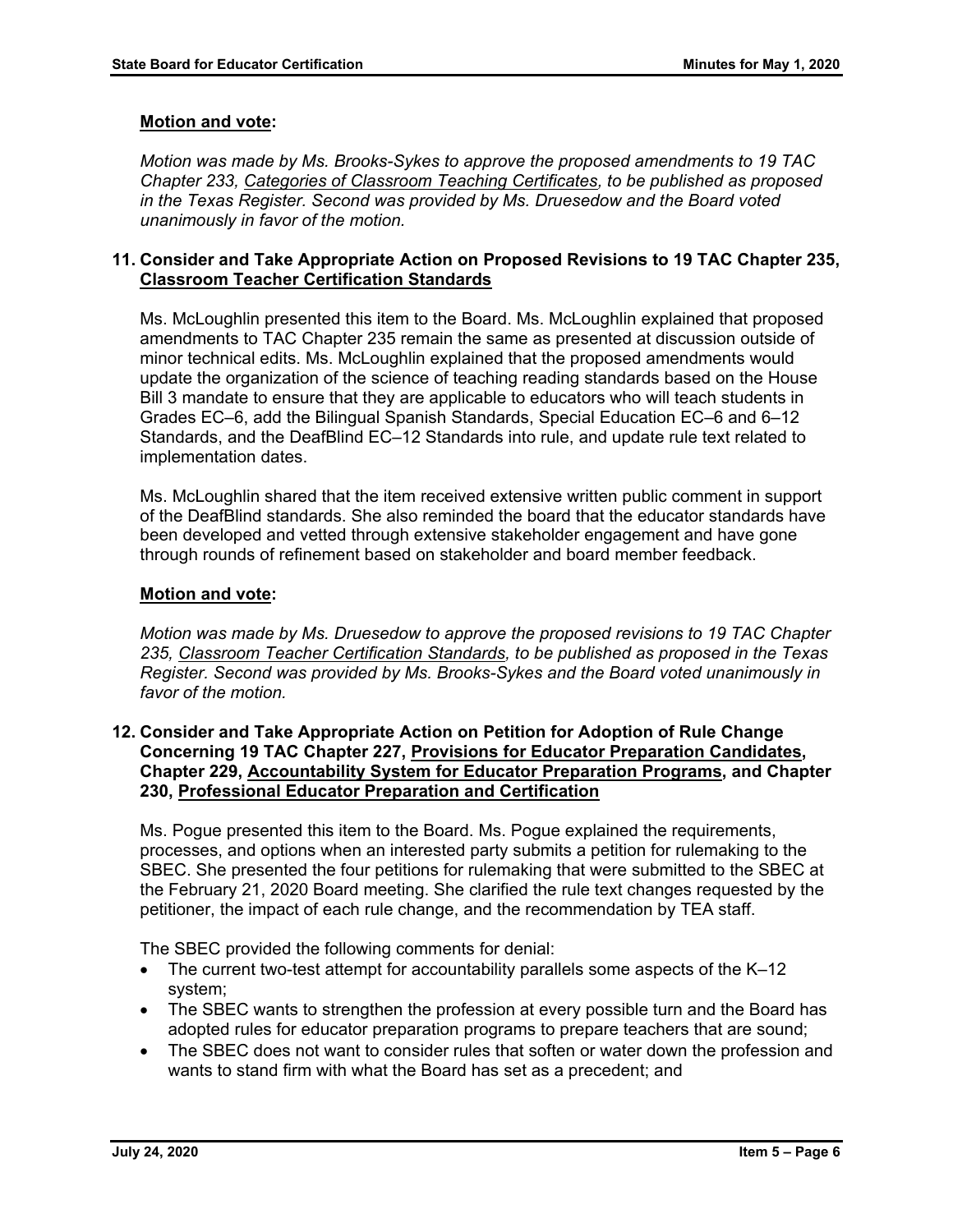• Current educator preparation candidates are struggling when confronted with the realities of the classroom, and the Board desires to uphold what was put in place to ensure educator preparation programs are making necessary adjustments to ensure that all teachers are fully trained.

Public Comment was provided by: Dr. Diann Huber Dr. Rae Queen Ms. Lindsay Sobel

#### **Motion and vote:**

*Motion was made by Mr. Rodriguez to deny the petitions for rulemaking. Second was provided by Mr. Coleman and the Board voted unanimously in favor of the motion.*

The SBEC recessed at 10:16 AM.

The SBEC reconvened at 10:28 AM.

#### **DISCIPLINARY CASES**

#### **13. Pending or Contemplated Litigation, including Disciplinary Cases**

#### **A. Defaults**

#### **No Answer Defaults**

2. In the Matter of Angelica Maria Castillo; Action to be taken: Consideration of Issuance of Default Judgment

Staff recommendation: 1-year suspension

3. In the Matter of Jose Leandro Flores; Action to be taken: Consideration of Issuance of Default Judgment

Staff recommendation: 1-year suspension

4. In the Matter of Jamian Hoff; Action to be taken: Consideration of Issuance of Default Judgment

Staff recommendation: 1-year suspension

5. In the Matter of Julia R. Johnson; Action to be taken: Consideration of Issuance of Default Judgment

Staff recommendation: 1-year suspension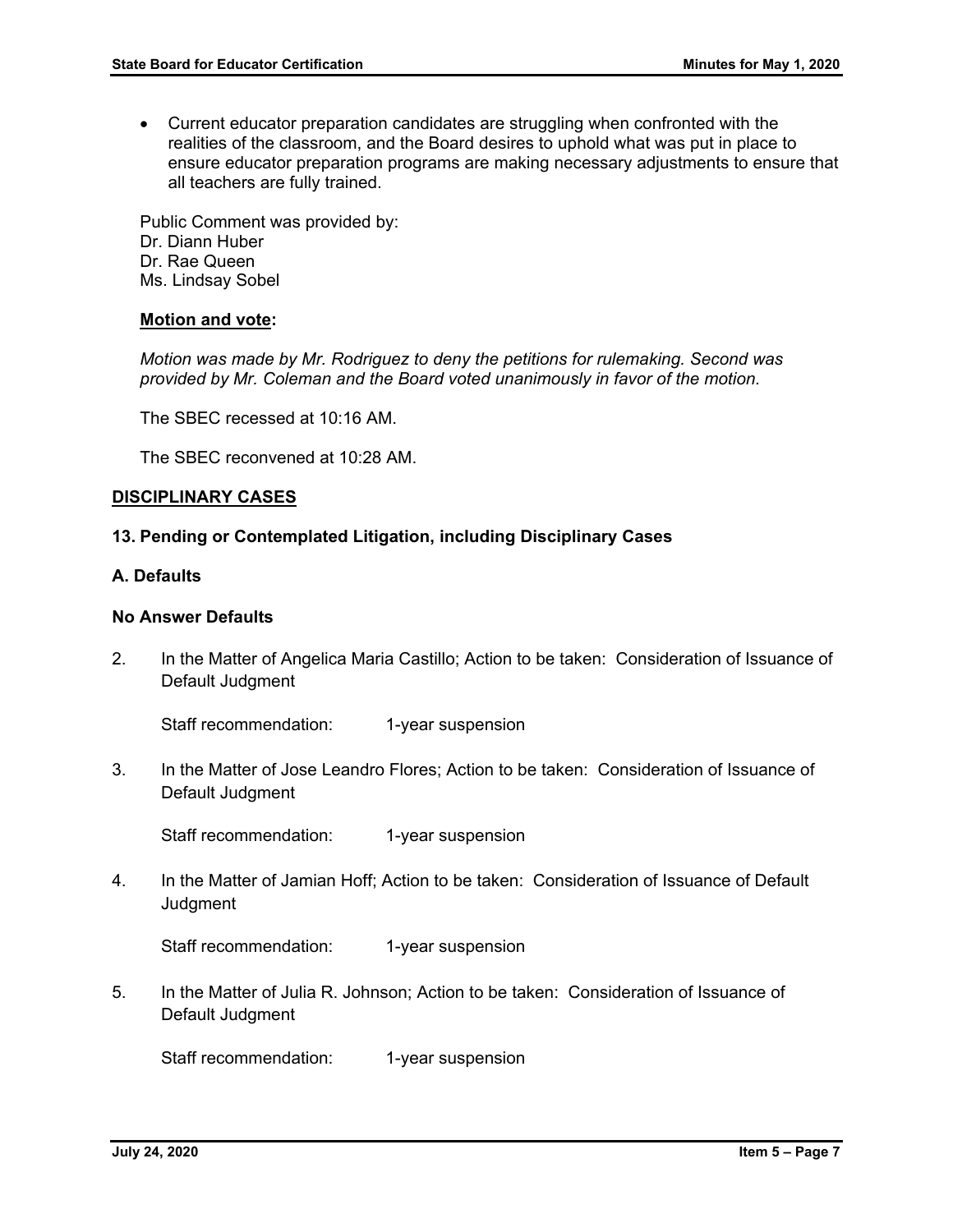6. In the Matter of Olivia Danielle McGlothen; Action to be taken: Consideration of Issuance of Default Judgment

Staff recommendation: 1-year suspension

7. In the Matter of Kevin Earl Niemeyer; Action to be taken: Consideration of Issuance of Default Judgment

Staff recommendation: 1-year suspension

8. In the Matter of Elizabeth Oliver; Action to be taken: Consideration of Issuance of Default **Judgment** 

Staff recommendation: 1-year suspension

9. In the Matter of Gessner A. Soto; Action to be taken: Consideration of Issuance of Default Judgment

Staff recommendation: 1-year suspension

10. In the Matter of Allison F. Townsend-Bush; Action to be taken: Consideration of Issuance of Default Judgment

Staff recommendation: Suspension of probationary certificate until expiration on August 12, 2020

11. In the Matter of Candace Dollene Williams; Action to be taken: Consideration of Issuance of Default Judgment

Staff recommendation: 1-year suspension

12. In the Matter of Sam Fanek; Action to be taken: Consideration of Issuance of Default Judgment

Staff recommendation: Revocation

13. In the Matter of Brandie Renae Jones; Action to be taken: Consideration of Issuance of Default Judgment

Staff recommendation: Permanent Revocation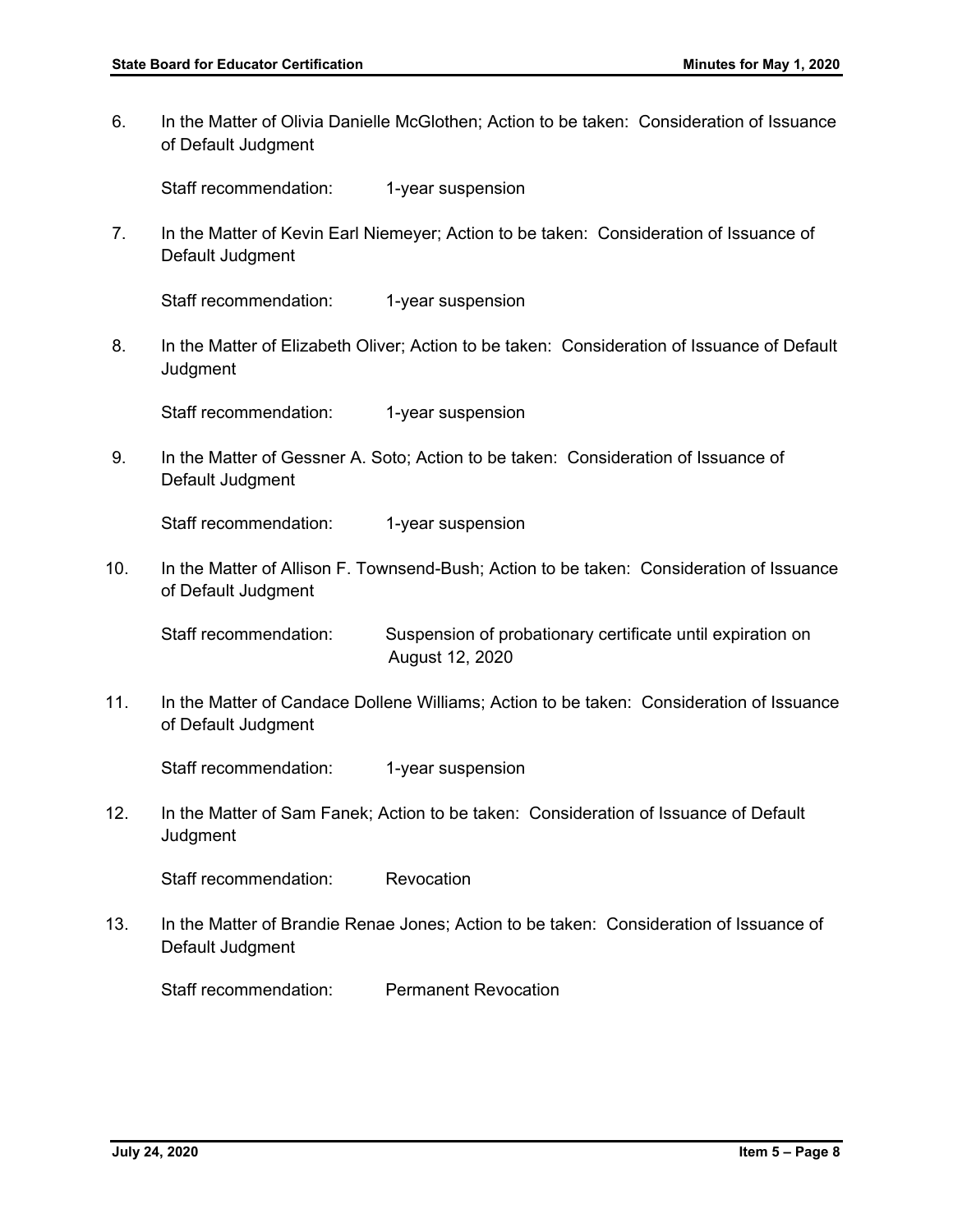14. In the Matter of Melissa Jo Mauger; Action to be taken: Consideration of Issuance of Default Judgment

Staff recommendation: Permanent Revocation

15. In the Matter of Jose Ernesto Villalobos; Action to be taken: Consideration of Issuance of Default Judgment

Staff recommendation: Permanent Revocation

16. In the Matter of Jonathan Proud; Action to be taken: Consideration of Issuance of Default **Judgment** 

Staff recommendation: Permanent Revocation

17. In the Matter of Courtney Schree Hill; Action to be taken: Consideration of Issuance of Default Judgment

Staff recommendation: Permanent Revocation

18. In the Matter of Jacob Pena; Action to be taken: Consideration of Issuance of Default **Judgment** 

Staff recommendation: Permanent Revocation

21. In the Matter of Adrian Balderas; Action to be taken: Consideration of Issuance of Default Judgment

Staff recommendation: Revocation

22. In the Matter of Jordan J. Jordan; Action to be taken: Consideration of Issuance of Default Judgment

Staff recommendation: Revocation

23. In the Matter of Sherry Glass Murdock; Action to be taken: Consideration of Issuance of Default Judgment

Staff recommendation: 2-year suspension and proof of successful completion of substance abuse treatment program

25. In the Matter of Ramon Rivera, Jr.; Action to be taken: Consideration of Issuance of Default Judgment

Staff recommendation: Revocation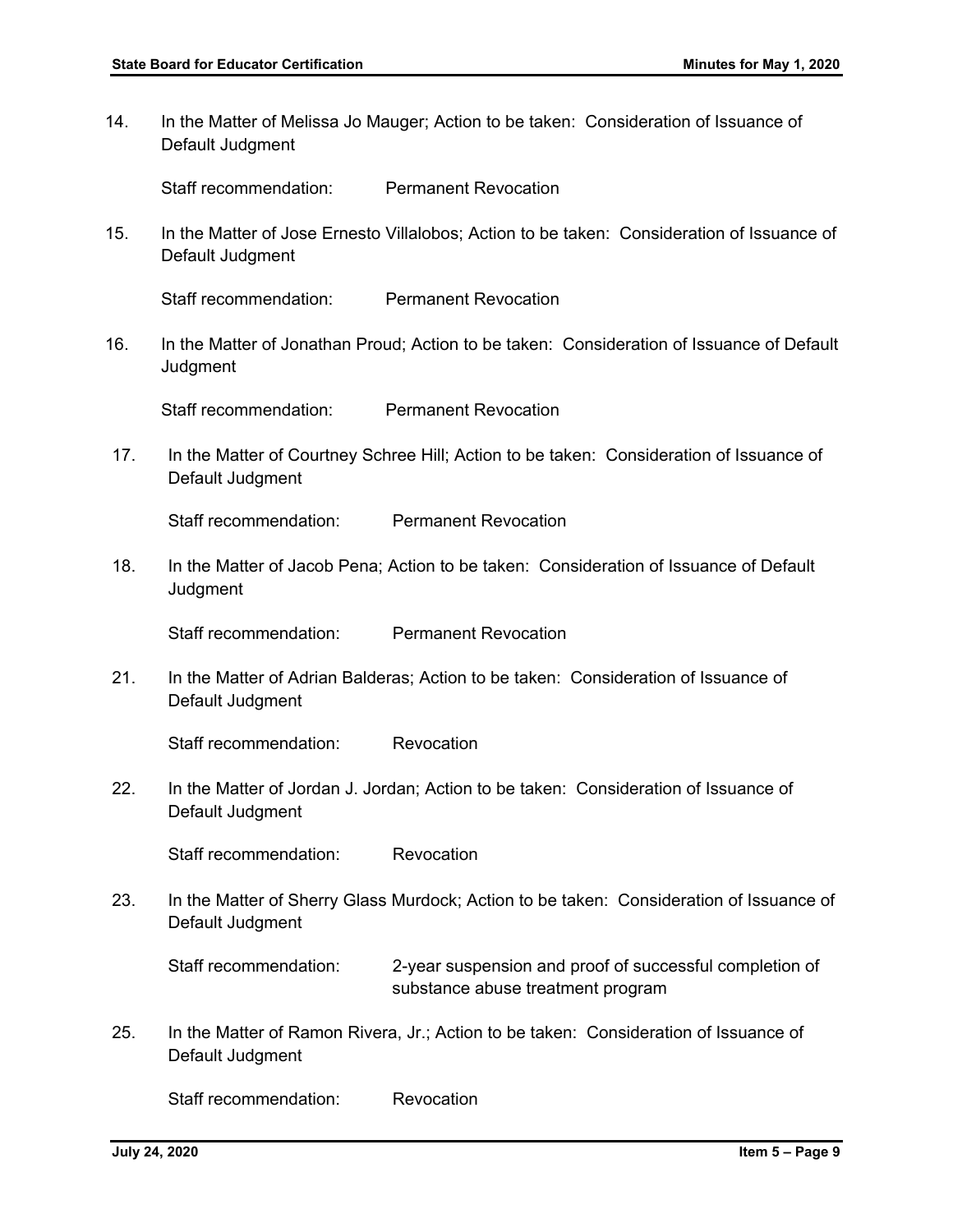26. In the Matter of Chad Taylor Carter; Action to be taken: Consideration of Issuance of Default Judgment

Staff recommendation: Revocation

27. In the Matter of Julie Maupin; Action to be taken: Consideration of Issuance of Default **Judgment** 

Staff recommendation: 2-year suspension 28. In the Matter of Olvia Judith Preciado; Action to be taken: Consideration of Issuance of Default Judgment

Staff recommendation: Revocation

#### **Motion and vote:**

*Motion was made by Mr. Coleman to approve Staff's request for the issueance of default judgements and issue final orders consistent with Staff's recommendations on the above numbered cases 1–28, except numbers 1, 20 and 24. Second was made by Mr. Rodriguez, and the Board voted unanimously in favor of the motion.*

20. In the Matter of William Joseph Alvarez; Action to be taken: Consideration of Issuance of Default Judgment

Staff recommendation: Revocation

Ms. Brooks-Sykes recused herself from voting on this matter.

#### **Motion and vote:**

*Motion was made by Ms. Druesedow to approve Staff's request for the issuance of default judgment and enter a final order consistent with Staff's recommendation. Second was made by Mr. Coleman, and the Board voted unanimously in favor of the motion.*

24. In the Matter of Alison Lyn Rabinovitz; Action to be taken: Consideration of Issuance of Default Judgment

Staff recommendation: 3-year suspension and proof of successful completion of substance abuse treatment program

#### **Motion and vote:**

*Motion was made by Mr. Coleman to approve Staff's request for the issuance of default judgment and enter a final order with a sanction of Revocation. Second was made by Ms. Druesedow, and the Board voted unanimously in favor of the motion.*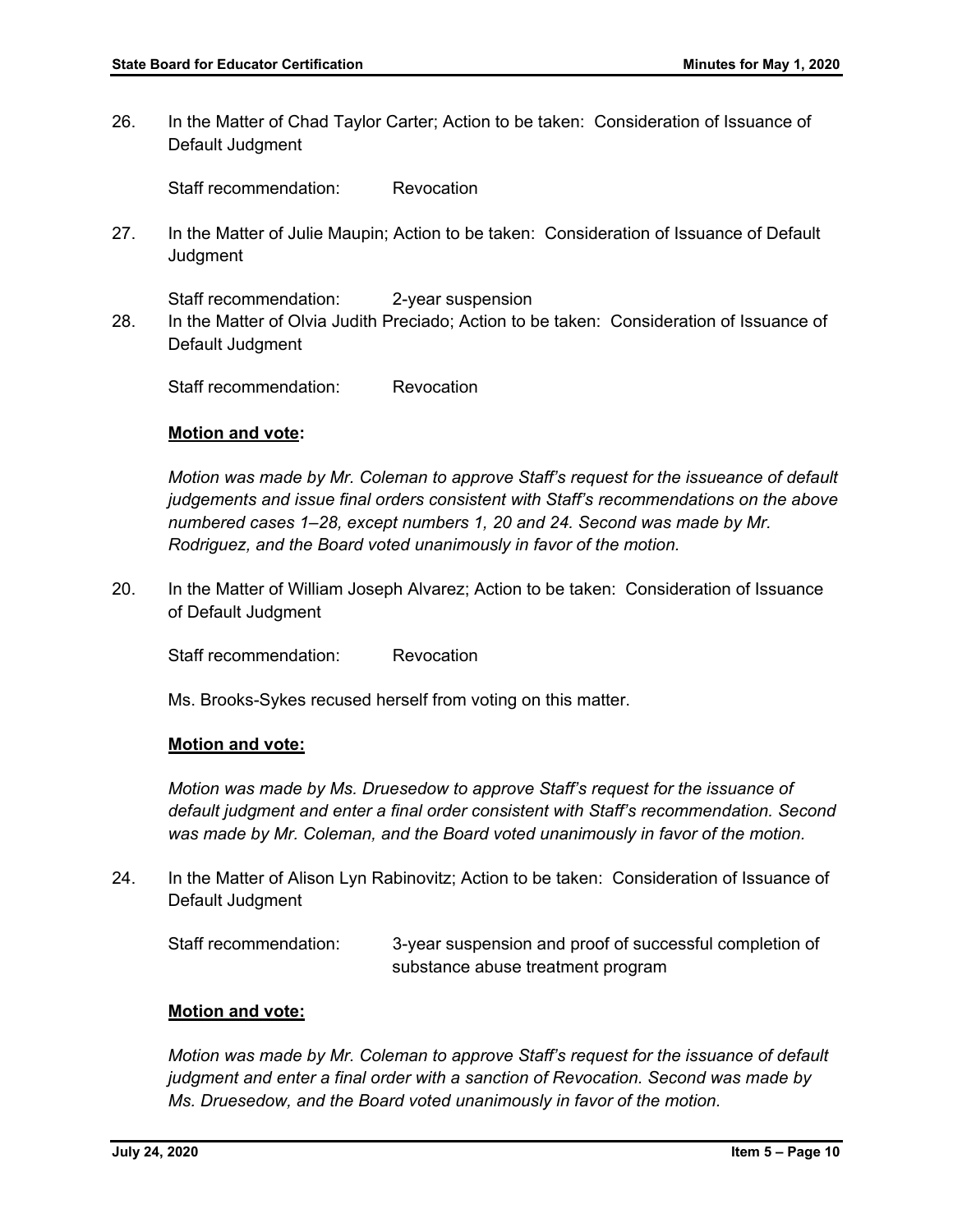#### **The following case was pulled by TEA Staff; no action was taken:**

1. In the Matter of Jessica Lorraine Cabrales; Action to be taken: Consideration of Issuance of Default Judgment

Staff recommendation: Suspension of Intern certificate until expiration on August 26, 2020

## **B**. **SOAH Defaults**

1. In the Matter of Jonathan Burton; Action to be taken: Consideration of Issuance of Default Judgment

Staff recommendation: 1-year suspension

2. In the Matter of Jacqueline Ibarra; Action to be taken: Consideration of Issuance of Default Judgment

Staff recommendation: Permanent Revocation

3. In the Matter of Yolanda Jordan; Action to be taken: Consideration of Issuance of Default Judgment

Staff recommendation: Revocation

4. In the Matter of Latifah Lorraine Adeniran; Action to be taken: Consideration of Issuance of Default Judgment

Staff recommendation: Revocation

#### **Motion and vote:**

*Motion was made by Ms. Brooks-Sykes to approve Staff's request for the issuance of SOAH default judgments and enter final orders consistent with Staff's recommendation on each of the above numbered cases. Second was made by Mr. Rodriguez, and the Board voted unanimously in favor of the motion.*

#### **B. Contested Cases**

#### **Proposals for Decision**

1. Docket No. 701200122.EC, Texas Education Agency, Educator Leadership and Quality Division v. John Miller; Action to be taken: Consideration of Proposal for Decision and Issuance of Final Order.

ALJ Recommendation: 2-year suspension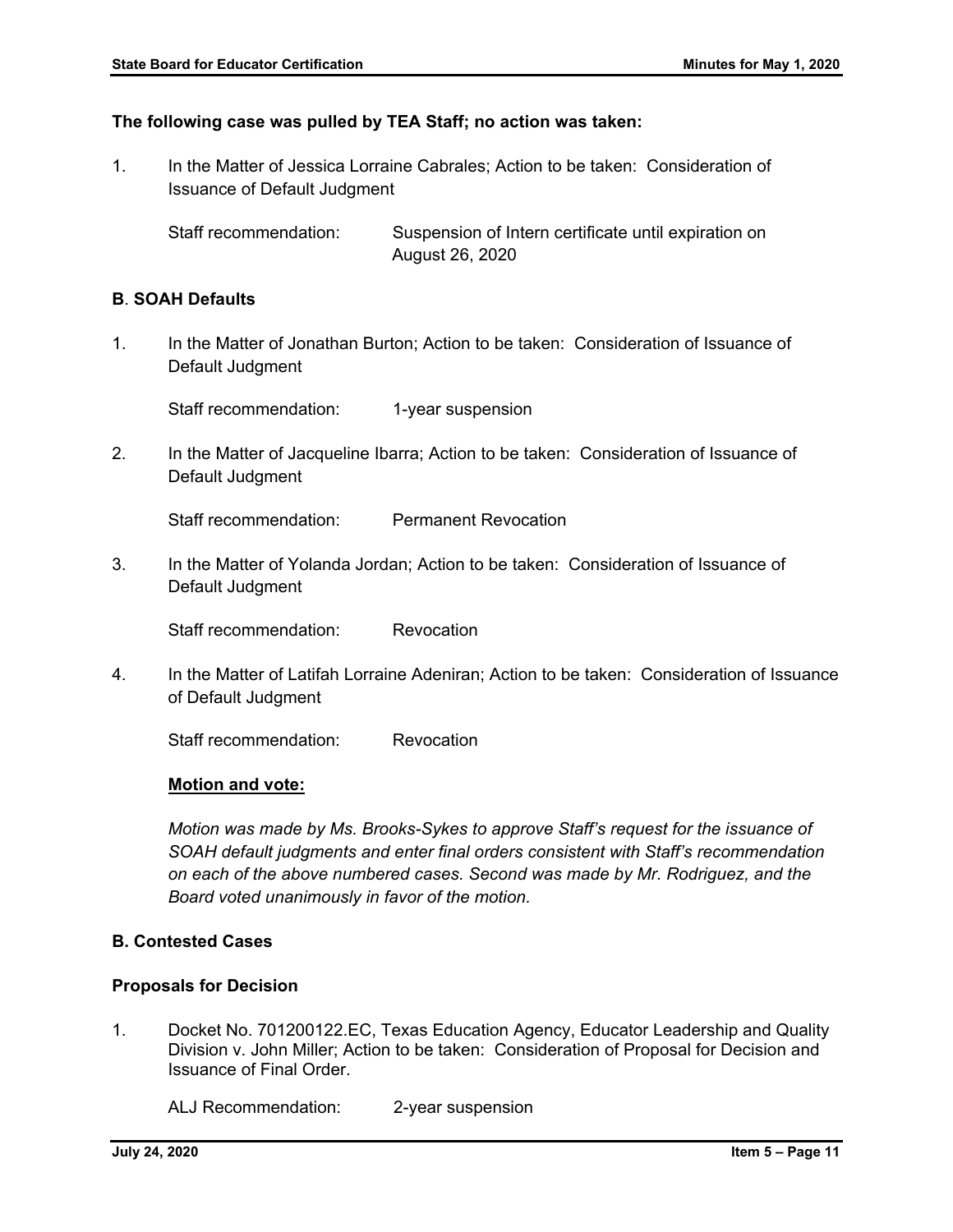Staff Recommendation: Accept ALJ recommendation

Mr. Hensley represented TEA staff. Mr. Miller represented himself.

#### **Motion and vote:**

*Motion was made by Mr. Rodriguez that the Board accept the Proposal for Decision and Issue a Final Order consistent with the ALJ's recommendation. Mr. Miller's educator certificate should be suspended for two (2) years. Second was made by Ms. Druesedow, and the Board voted unanimously in favor of the motion.* 

2. Docket No. 701195728.EC, Texas Education Agency, Educator Leadership and Quality Division v. Ebony Morrow; Action to be taken: Consideration of Proposal for Decision and Issuance of Final Order.

ALJ Recommendation: 8-month suspension Staff Recommendation: Accept ALJ recommendation Mr. Duncan represented TEA staff. Respondent did not appear.

Ms. Brooks-Sykes recused herself from voting on this matter.

#### **Motion and vote:**

*Motion was made by Ms. Druesedow that the Board accept the Proposal for Decision and Issue a Final Order consistent with the ALJ's recommendation. Ms. Morrow's educator certificate should be suspended for eight (8) months. Second was made by Ms. MacDonald, and the motion passed with Ms. Bricker, Dr. Cavazos, Ms. Druesedow, Dr. Kelly, Ms. MacDonald, Ms. Mason, Ms. Mullins, Mr. Rodriguez, and Dr. Turner voting in favor of the motion, and Mr. Coleman voting against the motion.*

3. Docket No. 701196550.EC, Texas Education Agency, Educator Leadership and Quality Division v. Jessica Samaniego; Action to be taken: Consideration of Proposal for Decision and Issuance of Final Order.

ALJ Recommendation: No disciplinary action to be taken

Staff Recommendation: Accept ALJ recommendation

4. Mr. Ybarra represented TEA staff. Mr. Lungwitz represented Jessica Samaniego. The parties agreed to waive oral argument in favor of responding to Board members' questions.

*Motion was made by Ms. Brooks-Sykes that the Board accept the Proposal for Decision and Issue a Final Order consistent with the ALJ's recommendation. No disciplinary action should be taken against Ms. Samaniego's educator certificates. Second was made by Dr. Turner, and the motion passed with Ms. Bricker, Dr. Cavazos, Ms.*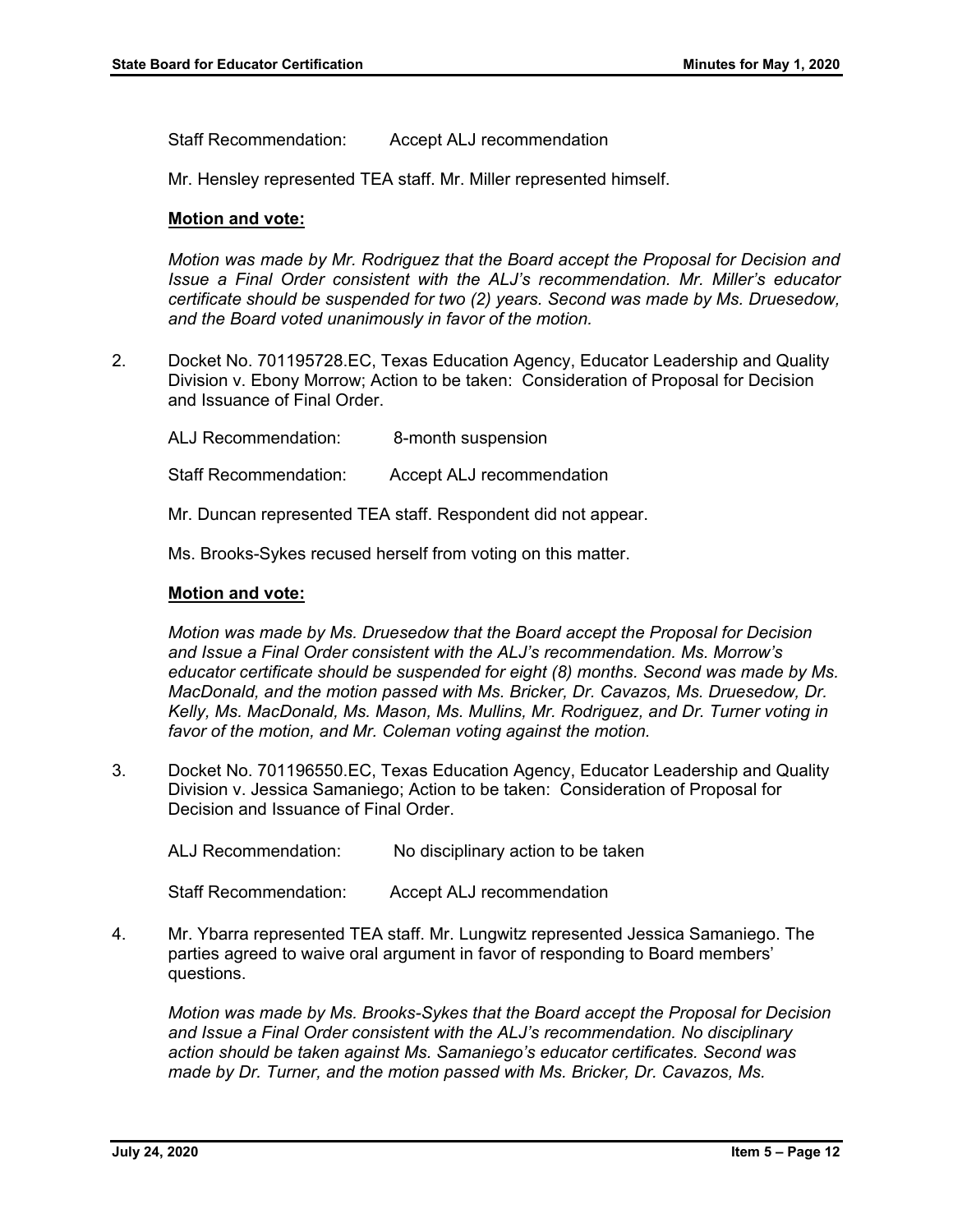*Druesedow, Dr. Kelly, Ms. MacDonald, Ms. Mason, Ms. Mullins, Mr. Rodriguez, and Dr. Turner voting in favor of the motion, and Mr. Coleman voting against the motion.*

5. Docket No. 701196573.EC, Texas Education Agency, Educator Leadership and Quality Division v. Jeremiah Willis; Action to be taken: Consideration of Proposal for Decision and Issuance of Final Order.

ALJ Recommendation: No disciplinary action to be taken Staff Recommendation: Accept ALJ recommendation

Mr. Hensley represented TEA staff. Mr. McCormick represented Mr. Willis.

#### **Motion and vote:**

*Motion was made by Mr. Coleman that the Board accept the Proposal for Decision and Issue a Final Order consistent with the ALJ's recommendation. No disciplinary action should be taken against Mr. Willis's educator certificates. Second was made by Ms. Brooks-Sykes and the Board voted unanimously in favor of the motion.*

#### **C. Court Cases**

#### *District Court Cases*

- 1. David Turner v. Texas Education Agency, Educator Certification and Standards Division; Cause No. D-1-GN-17-002298, In the 250<sup>th</sup> District Court of Travis County, Texas.
- 2. Bradley Keith Bowen v. Texas Education Agency, Educator Certification and Standards Division; Cause No. D-1-GN-18-004203, In the 98<sup>th</sup> District Court of Travis County, Texas.
- 3. Blake Tittle v. Texas Education Agency, Educator Certification and Standards Division; Cause No. D-1-GN-18-007716, In the 345<sup>th</sup> District Court of Travis County, Texas.
- 4. Cynthia Maria Garcia v. Texas Education Agency, Educator Certification and Standards Division; Cause No. D-1-GN-18-007719, In the 250<sup>th</sup> District Court of Travis County, Texas.
- 5. Christopher Greene v. Texas Education Agency, Educator Certification and Standards Division; Cause No. D-1-GN-18-000016, In the 345<sup>th</sup> District Court of Travis County, Texas.
- 6. Gilbert Salas v. Texas Education Agency, Educator Certification and Standards Division; Cause No. D-1-GN-19-008786, In the 345<sup>th</sup> District Court of Travis County, Texas.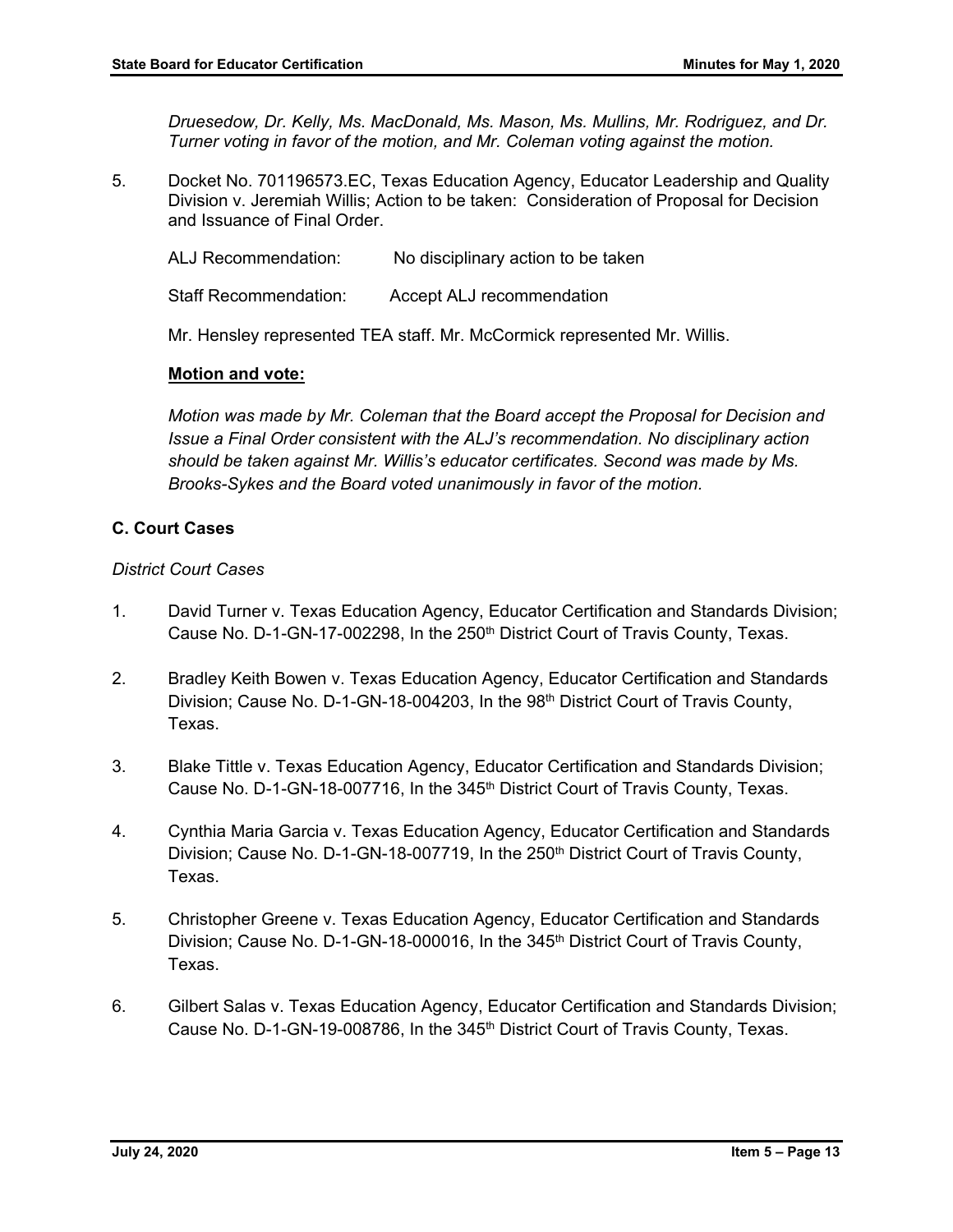7. David Demiglio v. Texas Education Agency, Educator Certification and Standards Division; Cause No. D-1-GN-20-001242, In the 459<sup>th</sup> District Court of Travis County, Texas.

# **DISCUSSION ONLY**

# **14. Discussion of Proposed Amendments to 19 TAC Chapter 229, Accountability System for Educator Preparation Programs**

Dr. Olofson and Ms. Foots presented this item to the board. Dr. Olofson explained that the changes for discussion included accreditation statuses in response to the ongoing COVID-19 state of disaster, the ASEP index, a student growth indicator, and the ASEP manual.

With regard to the accreditation statuses, Dr. Olofson explained that the discussed rule text provided a status of Not Rated: Declared status of disaster for all EPPs. He noted that this would minimize the impact of the lack of accountability data, that this year would not function in counts of years, and that this would follow the approach in the K–12 system.

Dr. Olofson explained the purpose of the ASEP index, to combine all the accountability indicators into one continuum. He noted that the system allows for weighting of the indicators and for flexibility as new indicators are operationalized. He highlighted that the index was developed with stakeholders including the Data Working Group, and that for the first year of implementation EPPs would receive the better result of the new system and the old system. Dr. Olofson showed the current weights for consideration and noted that staff would continue to work with stakeholders to further develop this system.

Ms. Foots explained the development work for the student growth indicator, including the history, stakeholder group, and initial analyses. She elaborated that the model uses the STAAR student growth value aggregated at the teacher level, which is then aggregated at the EPP level similar to other ASEP standards. Ms. Foots noted that while these data would be disrupted by the ongoing COVID-19 situation, staff would update rule text for proposal to align with the K–12 approach.

Dr. Kelly asked if there were EPPs that would be disadvantaged by there being no accountability rating for 2019–2020. Dr. Olofson and Mr. Franklin explained that the data is incomplete and not being collected for the rest of the year. Dr. Kelly asked about the weighting of the content pedagogy exam and the responsibilities of different types of EPPs to instruct candidates. Dr. Olofson explained that the exams included in the indicator were the content pedagogy exams, which included assessment on how to teach content. Ms. Bricker thanked the staff for their work on this chapter and asked for any feedback from EPPs. Dr. Cavazos reiterated the importance of modeling the cut scores with relevant data. Dr. Lofters asked about the meaning of the student growth indicator scale, and Ms. Foots explained it in the context of the STARR student growth value. Dr. Lofters asked for additional clarity about the content pedagogy exams. Ms. McLoughlin provided additional clarity about the exam content and frameworks.

Public Comment was provided by: Dr. Glenda Ballard Dr. Rae Queen Dr. Diann Huber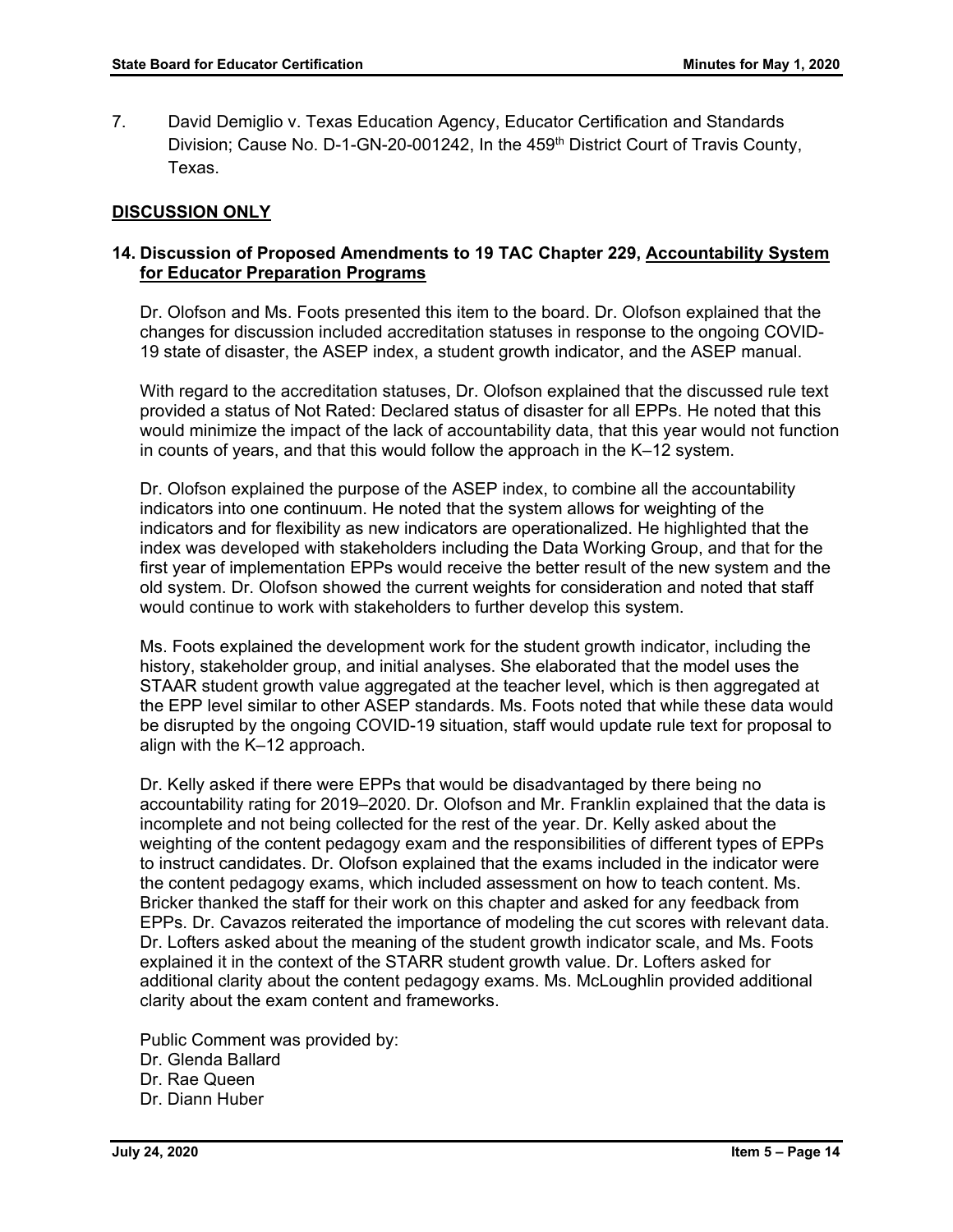# **15. Discussion of the Science of Teaching Reading Transition and Test Development Updates**

Ms. McLoughlin presented this item to the Board. Ms. McLoughlin explained that the item provides an update on communication related to the science of teaching requirement transition and test development timelines. Regarding communication related to the science of teaching reading transition, Ms. McLoughlin provided an overview of communication with the field to date and plans for ongoing communication related to STR implementation requirements and timelines and STR exam specifications and curriculum alignment. Ms. McLoughlin shared that staff recognize overall that the statutory requirement, which goes into effect January 1, 2021, requires a compressed implementation timeline and acknowledge that there are real structural challenges for programs and candidates to comply with the requirements in legislation, which have now only been compounded by COVID-19. She assured the board that staff would do everything in their power to ensure that the transition is as smooth as possible, providing communication, timelines, and resources wherever they can.

Ms. McLoughlin also provided the Board with an update on test development timelines, including an update to the Physical Education exam timeline, moving the anticipated launch date from September 1, 2021 to a to be determined launch date due to the Physical Education TEKS review cycle.

Mr. Rodriguez asked Ms. McLoughlin to share more about LETRS training. Ms. McLoughlin shared that LETRS training includes both teacher and administrator training on best practices in the science of teaching reading. Mr. Rodriguez applauded the connection between teachers and administrators in the training. He also shared that, as an educator, he would be reviewing the best practices when working with his students, reinforcing that the science of teaching reading knowledge and skills are critical for student success and important for all educators to revisit.

The SBEC recessed at 12:01 PM.

The SBEC reconvened at 12:11 PM.

# **16. Discussion of Certificate Options for Legacy Master Teachers**

Ms. Cook presented this item to the Board. Ms. Cook provided a brief overview of the provisions in House Bill 3 that required effective September 1, 2019, the SBEC can no longer issue or renew master teacher certificates and discussed the Board's October 4, 2019 action to repeal 19 TAC Chapter 239, Subchapter E, Master Teacher Certificate. She also referenced the February 2020 discussion item on Chapter 231, Requirements for Personnel Assignments, that will add Legacy Master Teacher references to the assignment rules slated to be presented to the Board in July. Ms. Cook shared that during the February 2020 SBEC meeting the Board received a letter from Chairman Huberty clarifying the intent of the legislation and a desire for the SBEC to use its statutory authority to support the continuing role of legacy master teacher certificate holders.

Ms. Cook stated there are 4,997 legacy master teacher certificate holders and provided an update on the April 15, 2020 stakeholder meeting convened to discuss options for legacy master teacher certificate holders. Ms. Cook first thanked the 10 participants from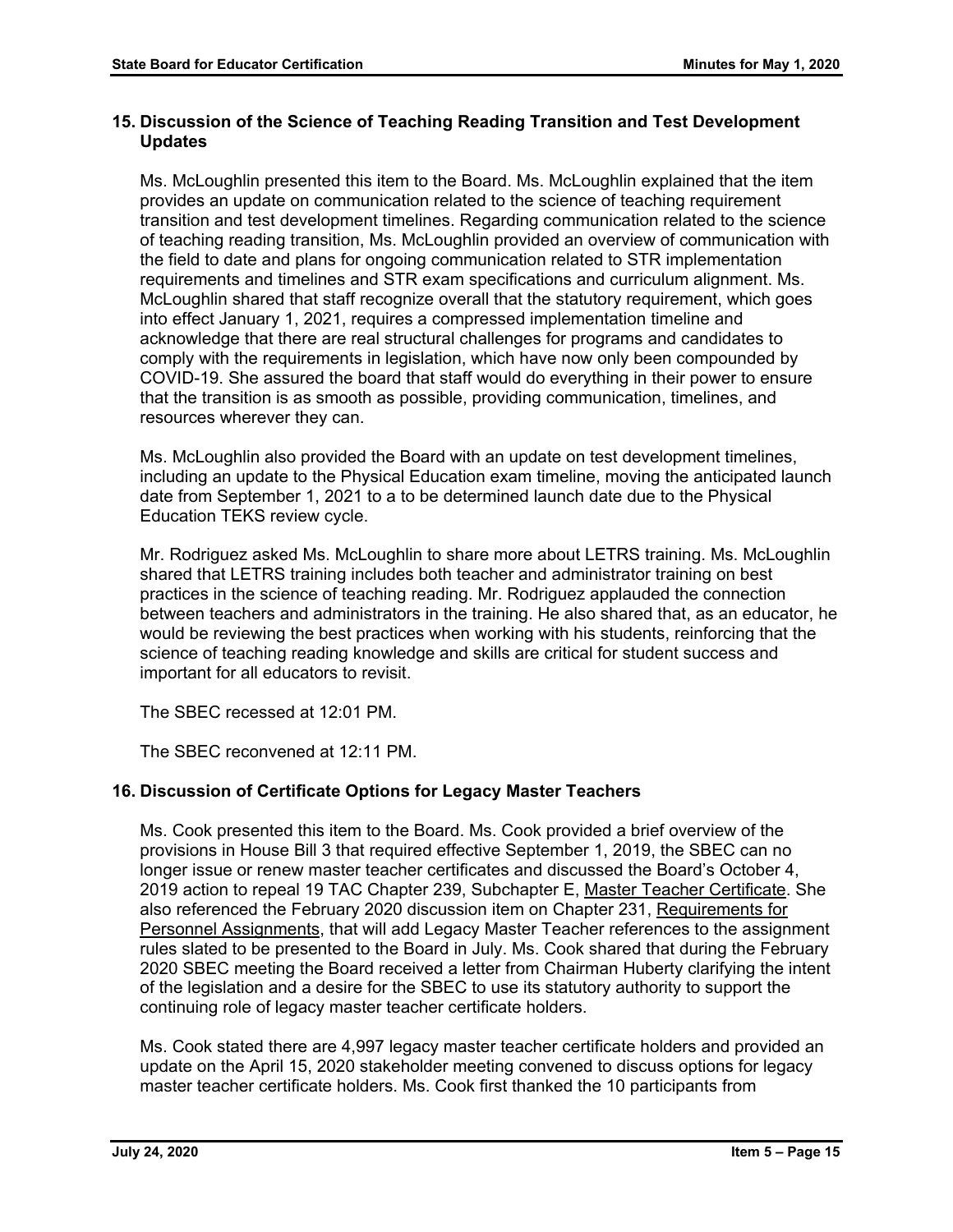professional organizations. She highlighted the two options presented to stakeholders and the third one raised for consideration:

- Option 1 to convert legacy master teachers from standard certificates with expiration dates to certificates with "Valid" status and no expiration
- Option 2 to create a new SBEC certificate and issue to all Legacy Master Teacher certificate holders
- Option 3 to allow Legacy Master Teachers the option to renew their credentials every five years

Ms. Cook emphasized that everyone's goal was to find a pathway that provided solutions for legacy master teacher certificate holders to be able to continue making contributions to districts and students. Ms. Cook confirmed we do not have the statutory authority/legislative reach to make Option 3 work. She highlighted the rationales and issues/implications for Options 1 and 2 presented for consideration by the SBEC.

Ms. Cook completed her initial presentation of the item. Following public comment from Ms. Chevalier, Ms. Cook thanked the Board for their time and asked for direction on how to proceed. Ms. Cook assured the Board that she would do her due diligence and return with a thoughtful proposal for consideration that was statutorily sound and provides a resolution.

Mr. Rodriguez, Ms. Brooks-Sykes, Dr. Kelly, Dr. Turner, and Dr. Lofters provided comments and confirmed their support of Option 1. Their comments included cost savings to certificate holders, support for and recognition of the hard work and time put in by these educators to achieve legacy master teacher status, and alignment with legislative intent to offer solution to a problem.

Dr. Cavazos reminded Ms. Cook that if she is unable to resolve the IT issues to implement the proposed solution, she may need to get a good pen to handcraft updated certificates.

Public Comment was provided by: Andrea Chevalier

#### **17. Update on Voluntary Closure of Training via E-Learning Alternative Certification (TEACH) Preparation Program**

Dr. Jones presented this informational item to the Board. Dr. Jones explained that the EPP had an agreed order that was approved by the SBEC at the December 6, 2019 meeting that included not admitting any new candidates into the EPP until required approved curriculum documents were in place for each certification area. In a compliance status check conducted on January 28, 2020, two new candidates were found to have been accepted into the EPP in two different certification areas after the December 6 SBEC meeting in violation of the order. The EPP was notified of the violation and opted to voluntarily close in lieu of revocation with an effective date of June 15, 2020.

# **INFORMATION ONLY**

#### **18. Board Operating Policies and Procedures (BOPP)**

Information only.